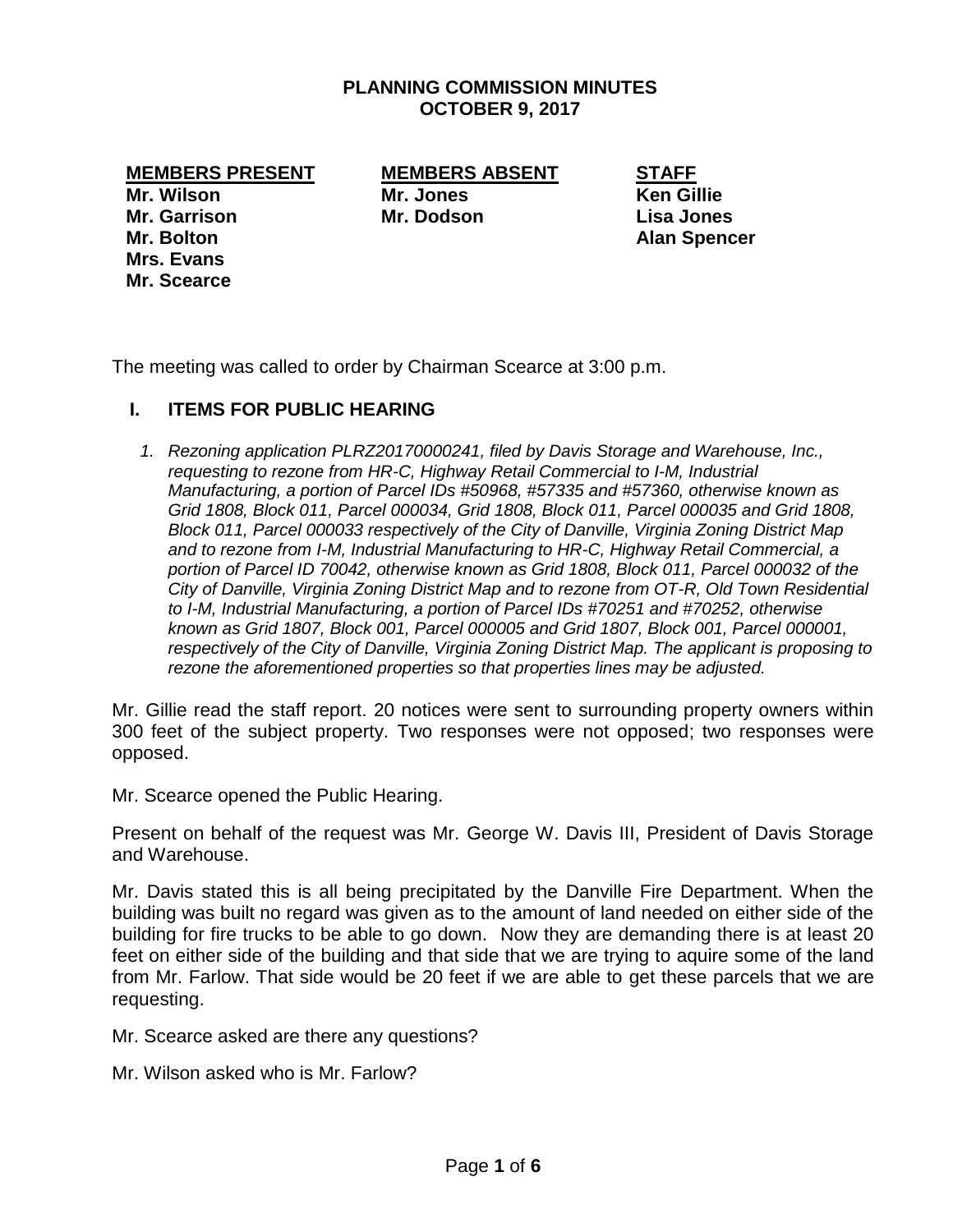Mr. Davis stated Jimmy Farlow he owns Mary's Dinner. We have some land directly behind his parking lot and that is why it's an in kind switch. He would like to have that land and we would like to have this other to satisfy the Fire Department.

Mrs. Evans asked is he otherwise known as the Dodson Group?

Mr. Davis stated that's what he wrote down in the letter that he gave me requesting that. That is correct.

Mr. Gillie stated it's a family corporation.

Mr. Scearce closed the Public Hearing.

Mr. Wilson stated I have a clarification maybe I'm not reading this correctly. It sounded like we were going to rezone to the same designation all the way down. Is that correct?

Mr. Gillie stated yes, a portion of it will have the same designation. There is going to be a swap of land around the front. We will rezone part to match portion of front and remainder along the edge will have the updated zoning so it can be consolidated with what is the warehouse. The city has been working with adaptive reuse for that property for a number of years. One of the hindrance for the development of that property has been access around either side of the property. First time we discussed with the previous owners of the warehouse was probably the early mid to 90's. So we have been working for close to 20 years to obtain access around it. Thank Mr. Davis for finally being able to resolve the issue getting all the property owners to agree to allow this kind of swap so we can provide that fire access around. The building does not have a sprinkler or anything else. If there is a fire in the rear portion of building in the city it would be difficult for us to get back there and fight a fire.

Mr. Wilson stated I may not be reading this correctly. It seems like we are rezoning to IM Industrial Manufacturing on two of them and one is going to HR Highway Retail.

Mr. Gillie stated correct that's the swap between the front portions property that he has that's going to the restaurant because the Dodson Group Property is HRC so they are to swap that portion then part of it that's going around they have its either MR is going to IM. OTR is going to IM to allow that access completely around it. That's why there is IM to HRC then IM to OTR to IM and MR to IM. If you go to about the  $3<sup>rd</sup>$  page of your request after the application you will see all the various properties and which one is going to where.

Mr. Wilson stated Okay.

Mrs. Evans stated on the oppositions were there any comments.

Mr. Gillie stated no comments provided.

Mrs. Evans stated who were the opponents?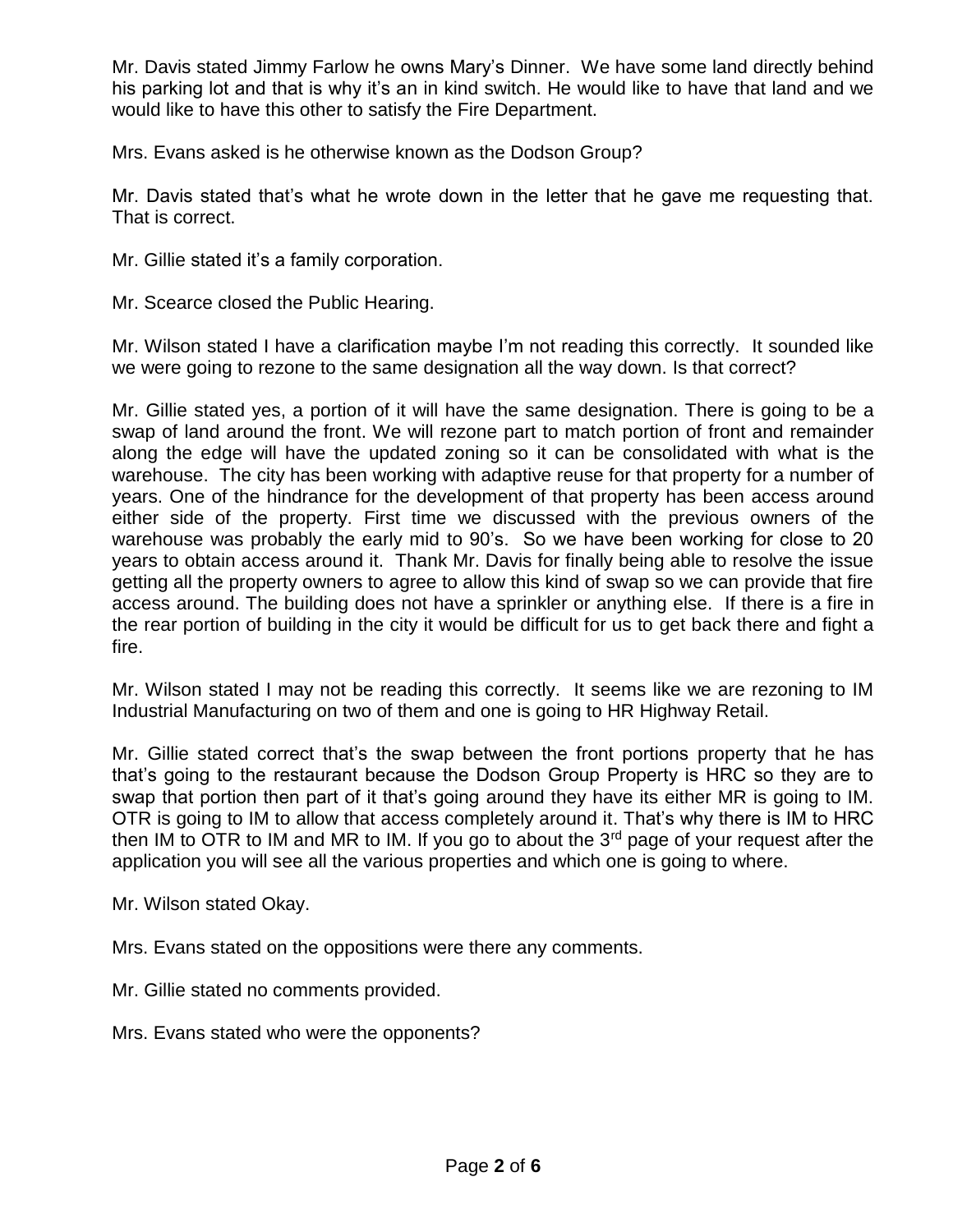Mr. Gillie stated not opposed Crews and Hairston and opposed Shirley R Waller and Brenda M Waller.

Mr. Wilson stated who were opposed Waller and Waller.

Mr. Gillie Correct.

.

## **Mr. Wilson made a motion for approval as submitted. Mr. Garrison seconded the motion. The motion was approved by a 5-0 vote.**

- **2.** *Request to amend Chapter 41 entitled "Zoning Ordinance" of the Code of the City of Danville, Virginia, 1986 as amended, more specifically Article 10: entitled "Signs", Section N entitled "Permitted signs in the CB-C Central Business Commercial District" to address the number of wall signs permitted per building.*
- Mr. Gillie read the staff report.

Mr. Scearce opened the Public Hearing.

Mr. Wilson stated I'm just curious about a couple procedure things. So this goes over to River District Design Commission. That makes sense but at the same time it is going to come back to us. Which elong-gates long gates the process that person that was here before this kind of started this discussion like what kind of time frame are they on?

Mr. Gillie stated since they are currently not allowed to do it. They weren't on any time frame in particular. They had already been denied. The request they were just asking could we change this to allow us to do it so they don't have a true time frame. I explained to him the process of the Planning Commission to hear this it should go to the River District for their approval then it has to come back through and then to City Council because River District may want additional changes or further time to study it. He was aware of that and understood quick as possible but the rules in place wouldn't allowed it to do it anyway so he's already presented the fact th,at you know it is a bonus if he gets it. If not he's got what he's got.

Mr. Scearce stated we got to address it for more than his one specific use.

Mr. Wilson stated I understand that. I was wondering if there was any way today that we could today make the process move a little faster.

Mr. Gillie stated you can ignore the River District and just send it on to City Council. Staff would advise against that.

Mr. Wilson stated no I wouldn't recommend that. I think we have that commission for a reason.

Mr. Gillie stated their acting like you act to City Council. You're the advisory body to City Council before they make a decision. In this case since River District handles that. There what we feel is advisory body to you then you send it to Council. There getting double review of it.

Mr. Scearce stated I don't think there is anything pressing on the time table right now.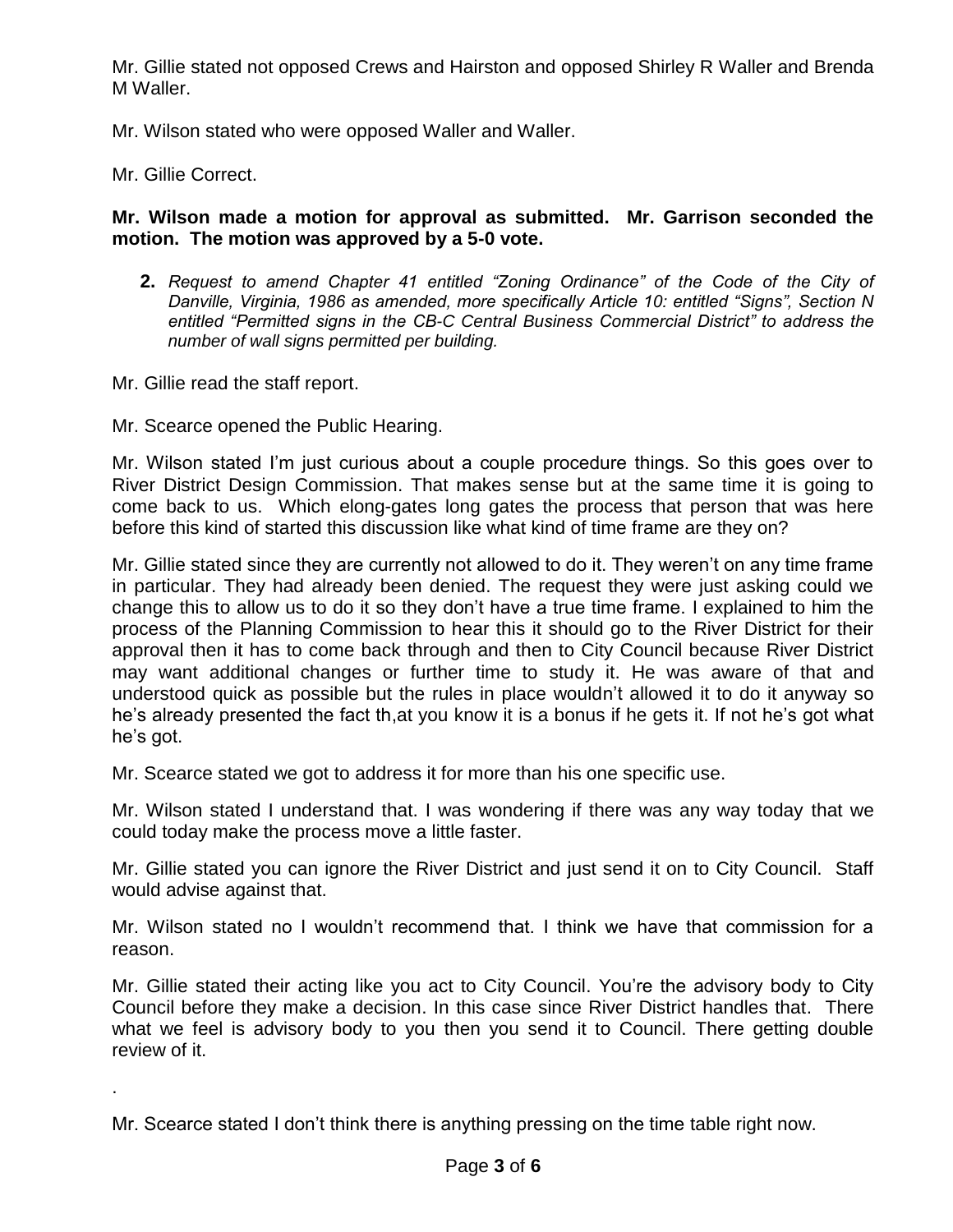Mrs. Evans stated it had to come to us to send to the River District? Is that Correct?

Mr. Gillie stated correct.

Mr. Wilson stated now all were doing today is choosing to let the people that deal with these issues all the time review it first.

Mr. Gillie stated if you don't like the concept that we are going to send them now would be your chance to tell us so we can take them a different concept. If you are in agreement with the proposal staff put forward then you send as is. They can make the corrections or modifications as they see fit and send it back to you. It would be what we presented and what they had and you can make that final decision to recommend to Council. Then Council can take what our recommendation, your recommendation and their recommendation and make the final decision.

Mr. Wilson stated I guess my only question here is if we just vote on this and send it over to them. Do we have a responsibility first to guide that decision like for example are we okay? To me it says we approve are okay with the combination of TWC standard that we use. If it goes to them wouldn't they just assume that is where we stood on that? That we kind of agree with your suggestions.

Mr. Gillie stated you could add suggestions on your own or send it to them as Planning Commission is only sending this to you to have your start making recommendations. Then we will look at your recommendations when done. Then we will present it to them, to the River District to do it before it came back.

Mr. Scearce stated so it would go to River District and they would make changes they saw necessary and we would still have the opportunity to change it again.

Mr. Gillie stated correct.

Mr. Wilson stated here is where I'm getting bogged down. So if we do that do we just ignore what their suggestions are? Not ignore like if we start changing their suggestions and say we don't like what you did here and here. Then what do we do with it? Send it back to them?

Mr. Gillie stated we would have the opportunity to send it back to them. If they send you something that you feel is not appropriate for the code. The way to look at if it is a code related and they look at it as exterior design. That exterior design also has to be code related. You have the luxury of not looking at it the exterior design portion of it. So what we are sending to them specify code related. This is what the code says and the number you can have. They can either agree with that code section, modify it and send it back to you. When it comes back to this body it will have more detail of why they did what they did. So then you can look at it from a code stand point and also understand why they made it so you can agree with their recommendations or not. Then you can make your own recommendations and forward it on to Council. If you really don't like it and don't feel it's ready to go to Council you can recommended it back to them for further study. We just felt to get the process rolling, you had to make the recommendation for us to look at changing it. We're bringing those recommendations would like to take that to the River District as it is and you're the body to send it back to them from a staff respective we can't just send it to the River District that has to come from you.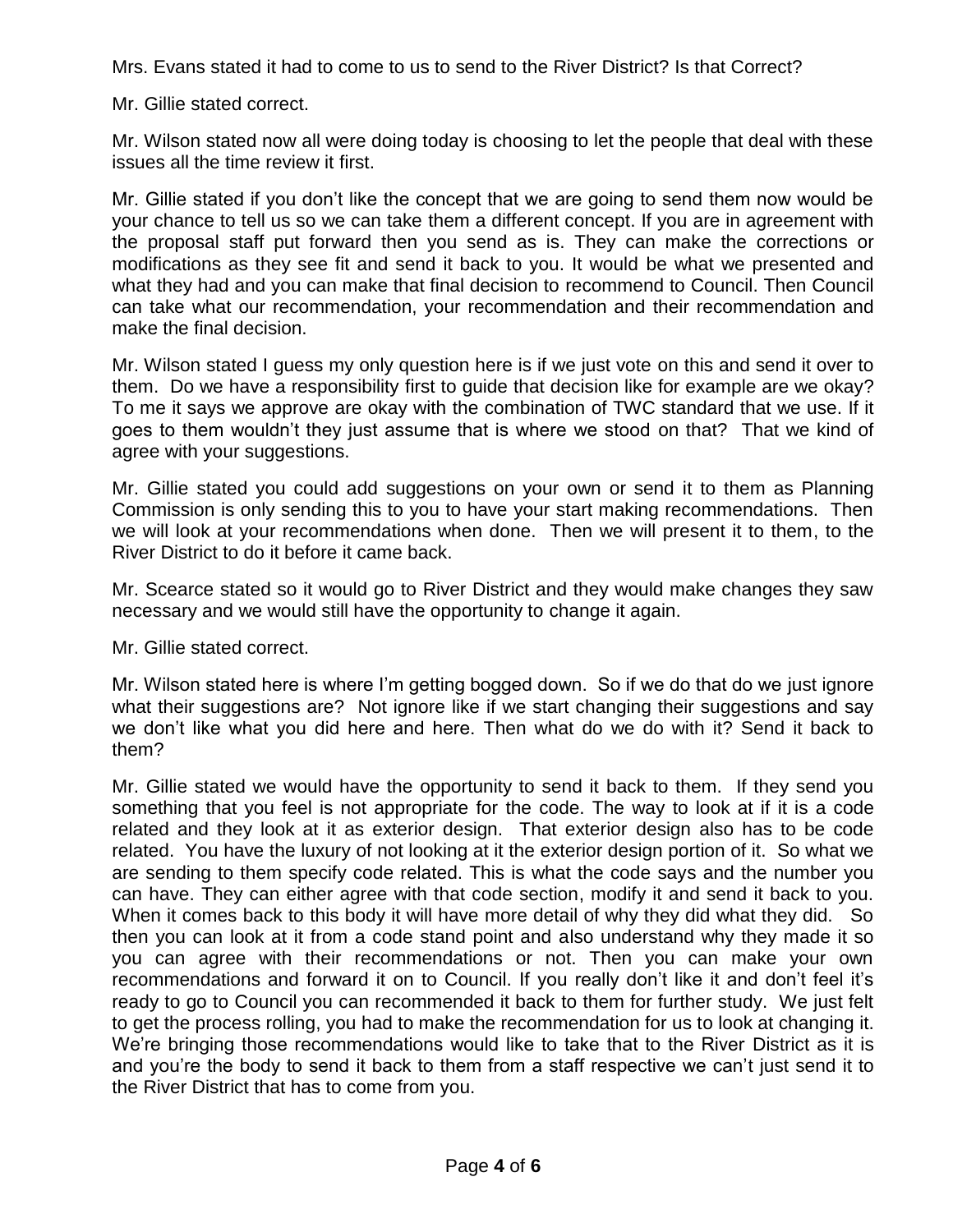Mr. Garrison stated Mr. Gillie aren't there some people on the River District Commission that are owners of businesses in the downtown section?

Mr. Gillie stated yes.

Mr. Garrison stated so they are the people living with this every day?

Mr. Gillie stated that is correct.

Mr. Garrison stated and I think they might have a better idea of whether or not they can live with this than we do right now. Then they can explain to us if they have problems with this and then we can then look at it from the standpoint of well is that something we really want to do.

Mr. Gillie stated that is correct.

Mr. Bolton stated follow up question I guess so when they send their recommendation back to us do you review it first and then you make a recommendation to us that you like what you see or does it simply come to us without any filter from the staff?

Mr. Gillie stated it will come to you if there's something that the staff feels is detrimental to the city plan. We will not amend or alter their result. The recommendation will come to you as they made it. Staff will say we think this is a good thing or we think it shouldn't be because of the following reasons but we won't alter the recommendation same as when your recommendation is to City Council. I don't alter your recommendation at all. It's very infrequent that staff may disagree with your recommendation or maybe a time or two but otherwise we presented as you did.

Mrs. Evans stated how does this compare to other Cities?

Mr. Gillie stated that's a really hard question to answer because each locality is different. They all treat their downtowns differently. We don't really have a River District per say. There are other areas that have historic districts and some of them are much more restrictive than us sign wise. There are a few that are little more open than what we have. We feel it's comparable based on our unique circumstances. We feel this will work for Danville itself. We try to look at what others have, but we don't always know everything they do. Signage is really specific to an area it's not just general across. It's when you go to Richmond to see some of those areas and others that are wide open. It's not something I can say yes this matches everybody else.

Mr. Scearce stated Mr. Garrison pointed out I think the people that deal with it every day being owners and I'll certainly have their input to add to it because they know what from a merchant stand point you might say what they like to have. Yet also being on that committee they'll try to keep it in uniform with everything else is going on in the city.

Mr. Wilson stated yeah I'm fine with that. It just kind of goes back to the idea of like how it would be nice to sit down with both group together. Rather than hitting the ball back and forth like this.